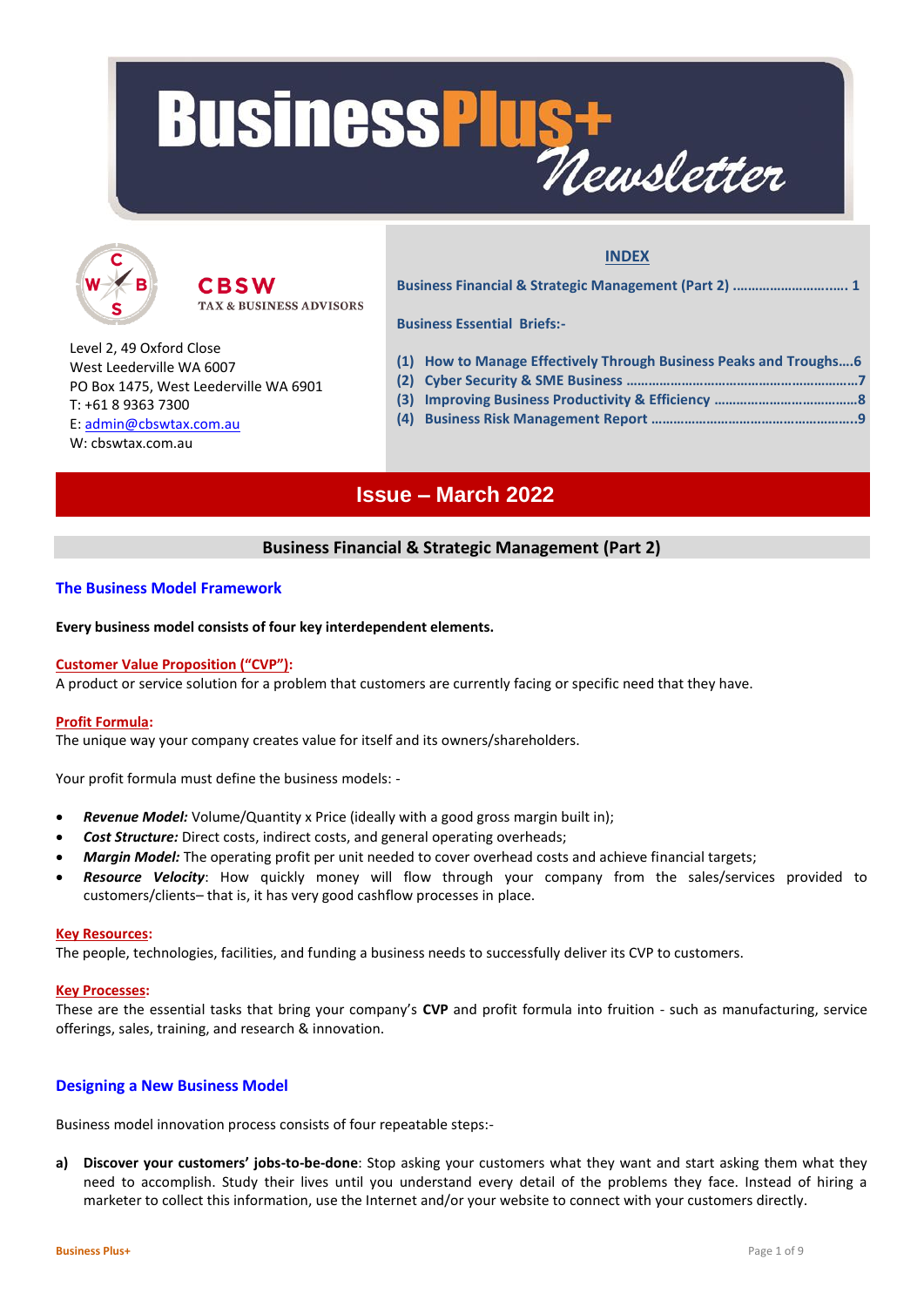- **b) Design the new CVP:** Once you identify an important job-to-be-done, develop a **CVP** that addresses it in a powerful way. The CVP must clearly define what your company will sell, which payment scheme it will use, and how it will make its products or services available to customers.
- **c) Develop the profit formula:** To identify the most effective strategy for delivering value to your company, you must work backward by creating a reverse income statement. This means developing a profit goal first and then testing out different revenue models, cost structures, inventory, and staff utilisation until you accomplish the goal.
- **d) Identify the key resources and key processes:** Determine which processes and resources need to be in place in order for your company to deliver its new **CVP**.

#### **Getting Your Business Model & Strategy Right**

So how can you best approach getting your business model aligned with your overall strategic objectives, in a structured way? **The diagrams below illustrate how you might go about the process and the various steps to be addressed.**

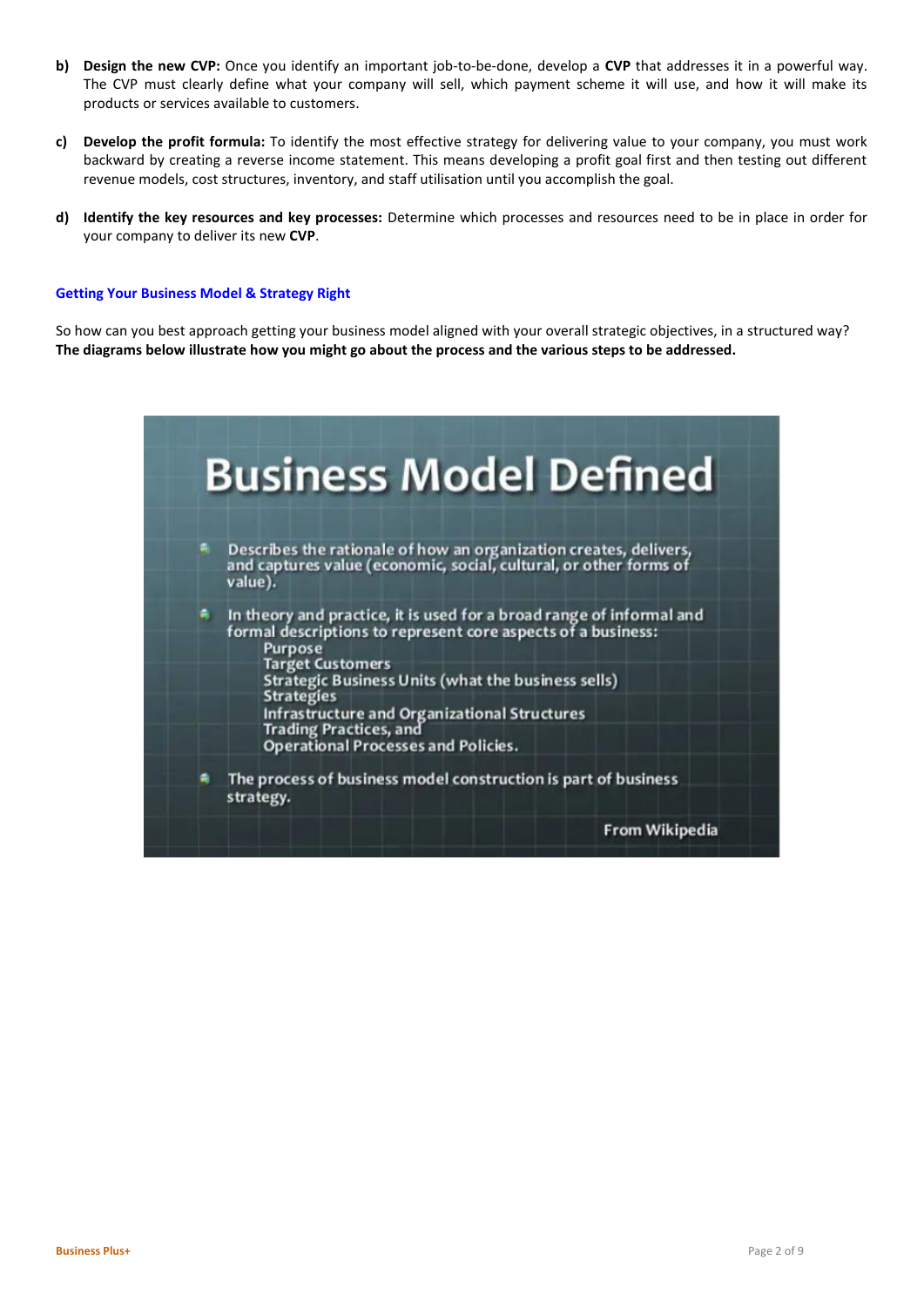## **Business Model vs. Business Strategy**

A business strategy is a deliberate vision to get toward a desired long-term goal. A business model is a great tool to execute a business strategy. Yet while achieving a long-term goal a business strategy set a vision, mission and value proposition that can be executed through several possible business models. When one of the drafted business models encounters the favor of the market that is when a business strategy becomes successful!

![](_page_2_Figure_2.jpeg)

**Common Overarching** 

![](_page_2_Figure_4.jpeg)

## **Business Purpose**

Why is defining a 'Purpose' important? It's the meaning behind 'why' the business exists; keeping everyone focused on the bigger picture and the impact being made as an organisation. If we're to distil down the meaning of a business 'purpose,' it would be - the underlying motivation as to why the business exists in the marketplace.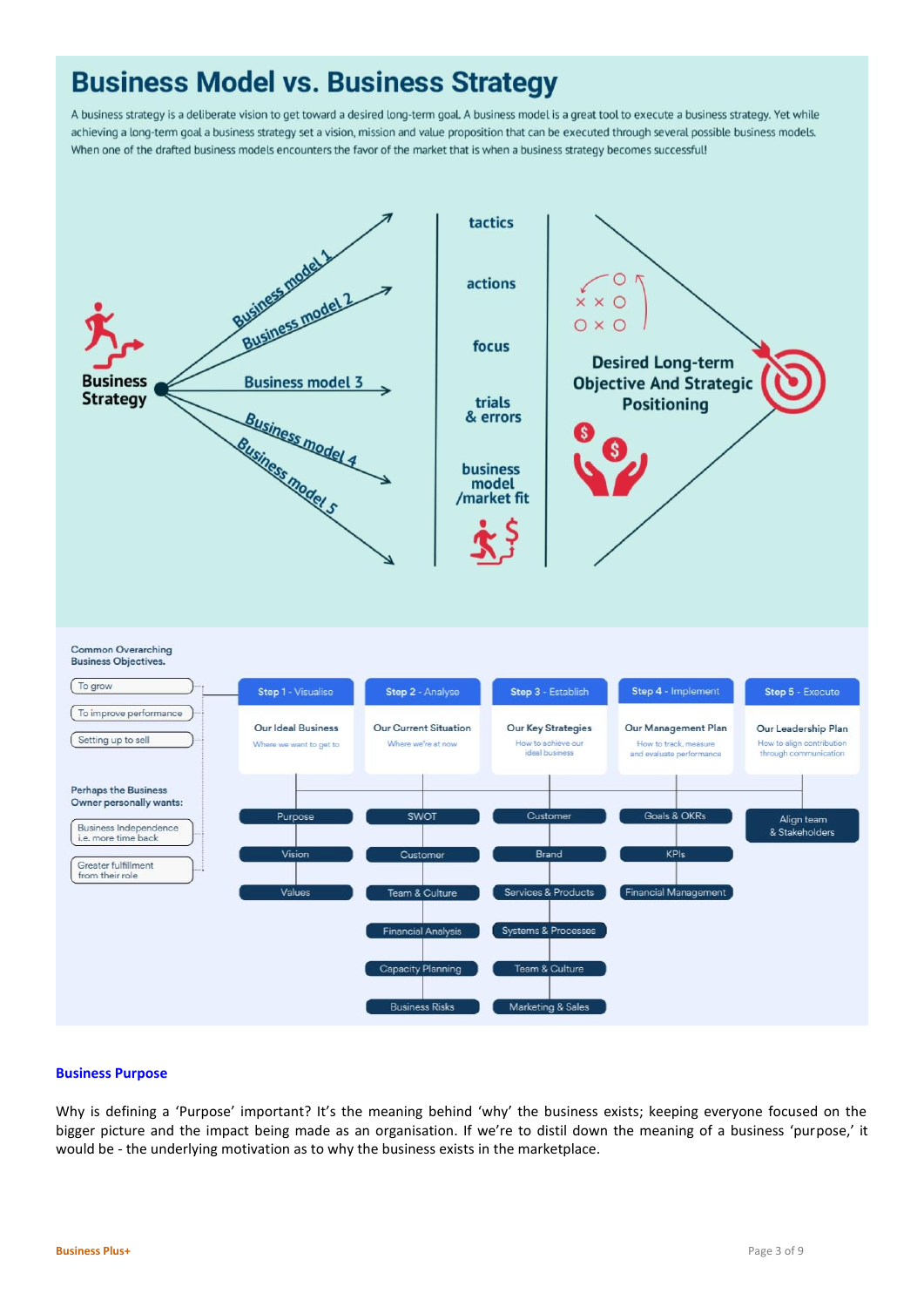#### **A purpose usually stems from either:-**

- A sense of meaning and/or fulfilment;
- A belief in doing things differently, better or perhaps more ethically and sustainably;
- A passionate motive behind what you do.

The answer is intended to continually inspire the businesses employees along the journey to achieve what's defined as the aspirational and ideal business.

#### **Financial Impact:**

It's hard to put an exact figure on the impact of having a purpose versus not having one.

To some, defining it may seem simple and 'fluffy', but it is important to establish, because it will ensure the businesses resources (time, energy and the cost of all of that) are more effectively utilised, by:-

- Driving the motivation and attitudes of the business culture
- Aligning and motivating the team
- Streamlining and acting as a moral compass for business decision making
- Influence the service and products the business provides

Clearly defining why the business exists in the marketplace and sharing this belief, will also act as an underlying force that attracts like-minded stakeholders; people who also believe in what the business is trying to achieve.

And, by stakeholders we mean:-

- Ideal customers
- The right staff
- Aligned key strategic partners; whom refer customers

Attracting the right people (i.e., stakeholders) can only positively influence the business's bottom line.

## The right questions to ask:

A purpose usually stems from the Founders initial vision behind starting the business, but it's very common for it to evolve over time. Your marketing department will be linking it with your brand strategy and positioning - so it's likely they will have an influence to it's formation along with your Founder/s.

## To unearth:

- When our business was first established, what did it set out to achieve or do? ×
- What are our strong beliefs for the role our business plays in our community? ٠
- Thinking about our industry how are we trying to doing things differently, better or × perhaps more ethically?
- Where do we collectively and commonly find joy in the work and value our business provides? ٠

## In Summary:

- How do we define and articulate our purpose? ٠
- How can we better ingrain our purpose in our high level decision-making? ×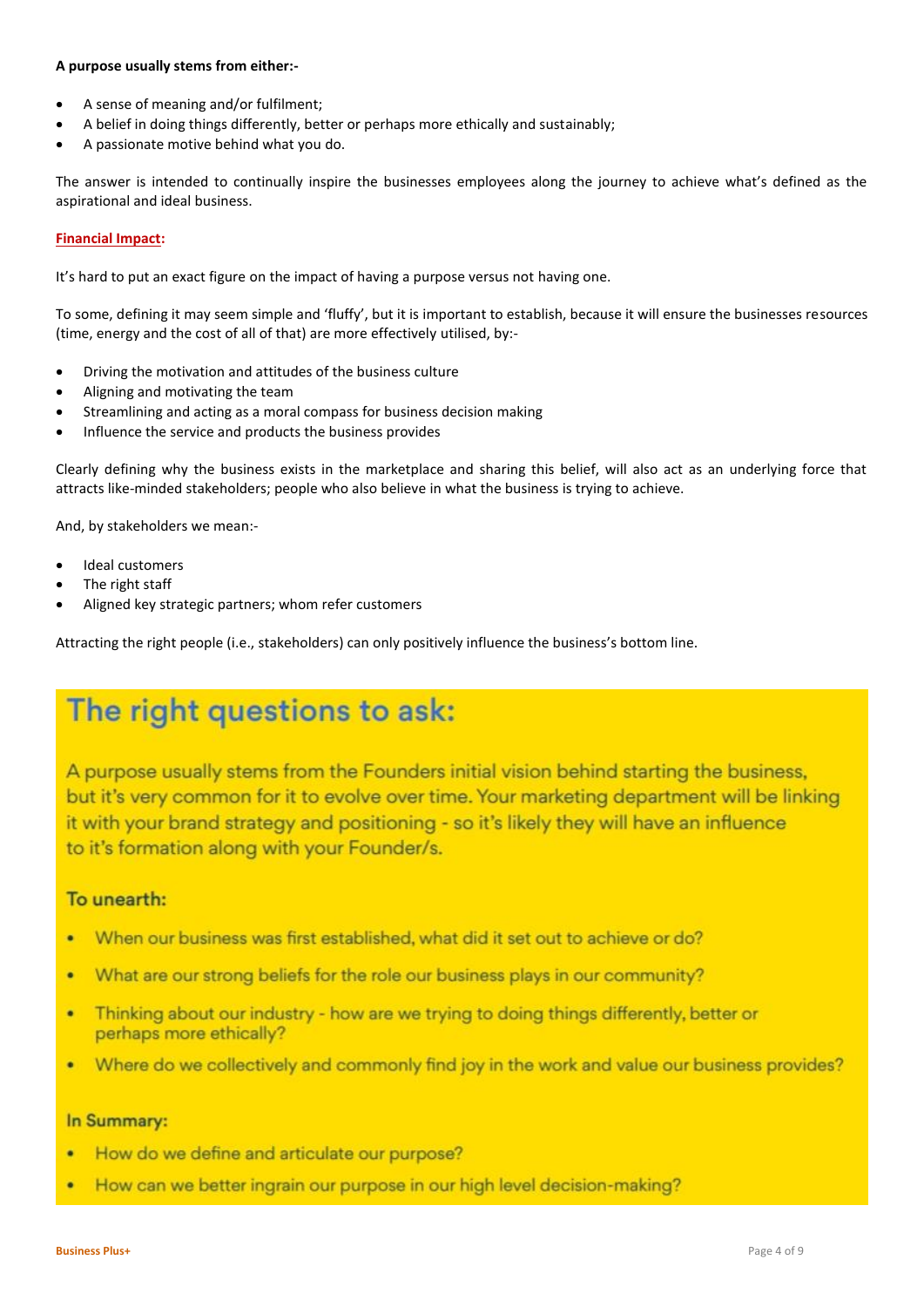## The right questions to ask:

Some find it easier to start with defining what they DO NOT want the business to resemble, to help paint a clear a picture of what the ideal scenario actually is.

## To unearth:

- Overall: 5 years from now, what do we NOT want our business to look like?  $\overline{\phantom{a}}$
- **Business Financial Aspiration:** 
	- 5 years from now, what's our ideal turnover?
	- What's our ideal profit?
	- What's the business ideally valued at?

- $\bullet$ Customers: 5 years from now, who are our ideal customers?
- Brand: 5 years from now, what do we want our reputation to be known for? ٠
- Service/Products: 5 years from now, what services do we want to be offering? ٠
- Systems/Processes: 5 years from now, what processes/software do we aspire to have in place? ٠
- Team/Culture: 5 years from now, who is in our business and how many staff do we have? ٠
- Marketing/Sales: 5 years from now, what's our ideal retention and acquisition rate scenario?

## **Business Values**

# The right questions to ask:

## To unearth the core set of business values:

- What does our business believe in?  $\bullet$
- What attitudes do we rely on to conduct ourselves in the way we see is 'right'? ٠
- What does our business value in great customer service? ٠
- What do we value when it comes to our customer relationships? ٠
- What character traits do we look for in people, when we are hiring? ٠
- What does a healthy workplace culture resemble to us? ٠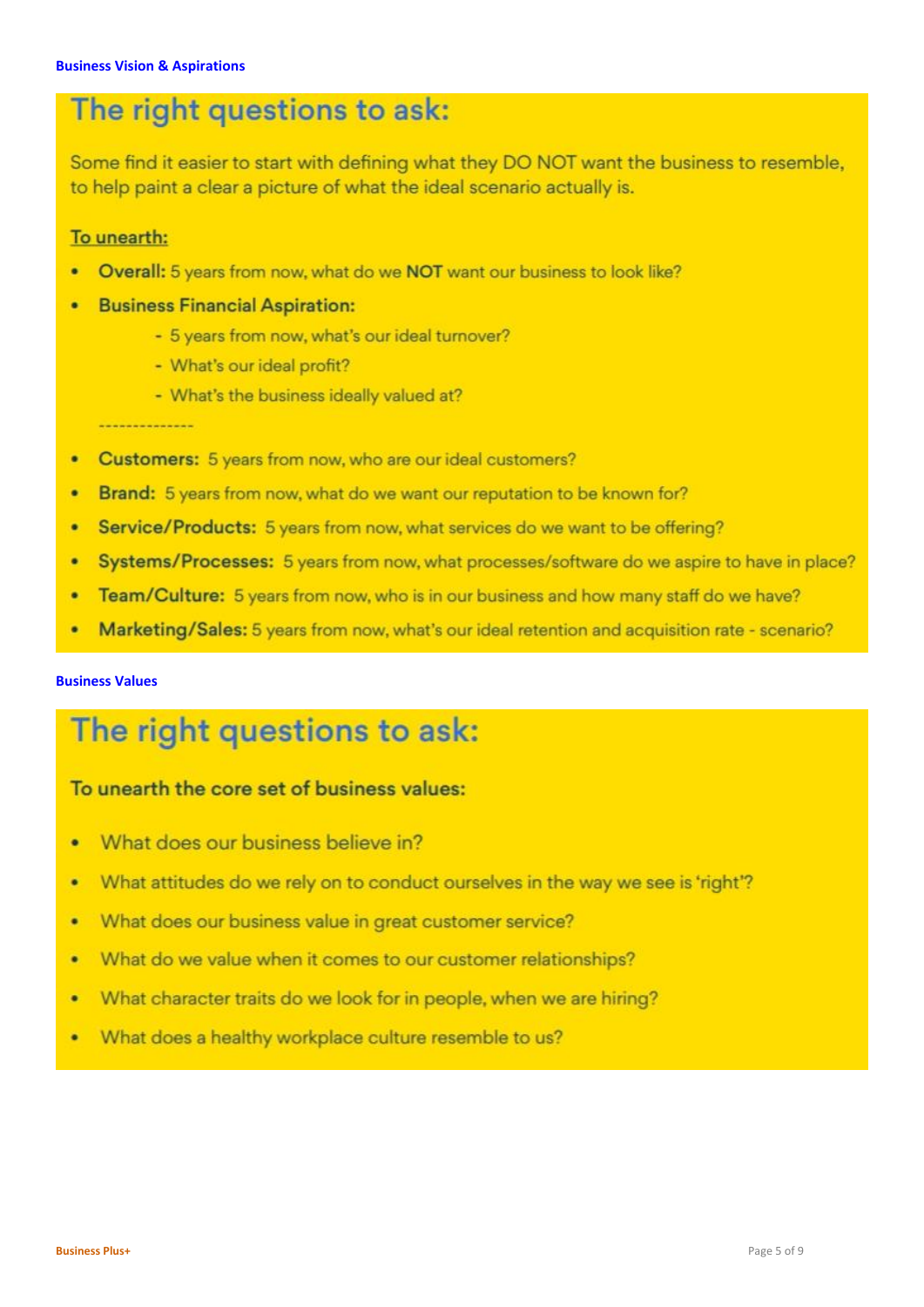## **How to Manage Effectively Through Business Peaks and Troughs**

- Know when your business is likely to grow and slow. Regularly analyse sales data and customer flows over different periods to understand when these peaks and troughs occur.
- Be flexible with your staffing arrangements. When you've identified customer flows, you can match staff numbers and skills to those predictions. Make sure your employees are qualified for their role and properly trained in the service standards you expect.
- Use cash-flow forecasts to ensure you have adequate cash buffers and available funding to cover business operations through non-peak periods. This funding should include fixed commitments, such as rent and loan repayments.
- Have working capital funding facilities in place, such as a line of credit or an overdraft, which you can access to help fund your business when you need it.
- Carry the right amount of stock. Excess stock comes at a cost to your business: insurance, storage and spoilage are all impacted when you have surplus stock. Consider negotiating with suppliers so they deliver stock when you need it. You could also reduce the minimum volume of stock you have before replenishing.
- Consider reducing excess capacity in off-peak periods by changing staff rosters, selling excess assets, outsourcing non-core activities, using short-term leasing or sub-leasing out assets or premises.
- Consider charging a premium during peak periods or early in a product's lifecycle. Outside those times, your pricing strategy could include bundling products or services or reducing prices.
- Look for opportunities to expand your business in line with your strategic direction and with proper funding. Mitigate the fluctuations in your income by expanding into areas less impacted by peaks and troughs. Expansion plans could include new locations or increasing products and service offerings to include those less impacted by fluctuations.
- Take a holiday. In spite of your best efforts, you may lose money staying open in slow periods. If you do close for a holiday, you might consider leasing or sub-leasing your premises or assets to another business.

## **A business should adopt a sound strategic planning process that can assist with all of the above matters – and much more too.**

## **Strategic planning is done to:-**

- set priorities
- focus energy and resources
- strengthen operations
- ensure employees and other stakeholders are working toward common goals
- establish agreement around intended outcomes/results
- assess and adjust the organisation's direction in response to a changing environment

**Effective and on-going strategic planning will determine what business success looks like and what needs to be done to achieve it. It also informs and shapes how the business owners and employees react to opportunities and challenges.**

## Tips for improving strategic planning

- 1. Identify long-term objectives.
- 2. Recognise capabilities and resources needed to achieve these objectives (or identified gaps).
- 3. Document activities required to achieve these objectives and set specific time frames. Note that objectives need to be:
	- clear, concise and achievable.
	- focusing on the key drivers of the business.
	- regularly monitored and measured.

## **Cyber Security & SME Business**

Cyber criminals are nothing if not adaptable. So, it's no surprise they adjusted to the 'new normal' of digital transformation and widespread remote working. And the relative anonymity of cryptocurrency payments has made cyber criminals bold. The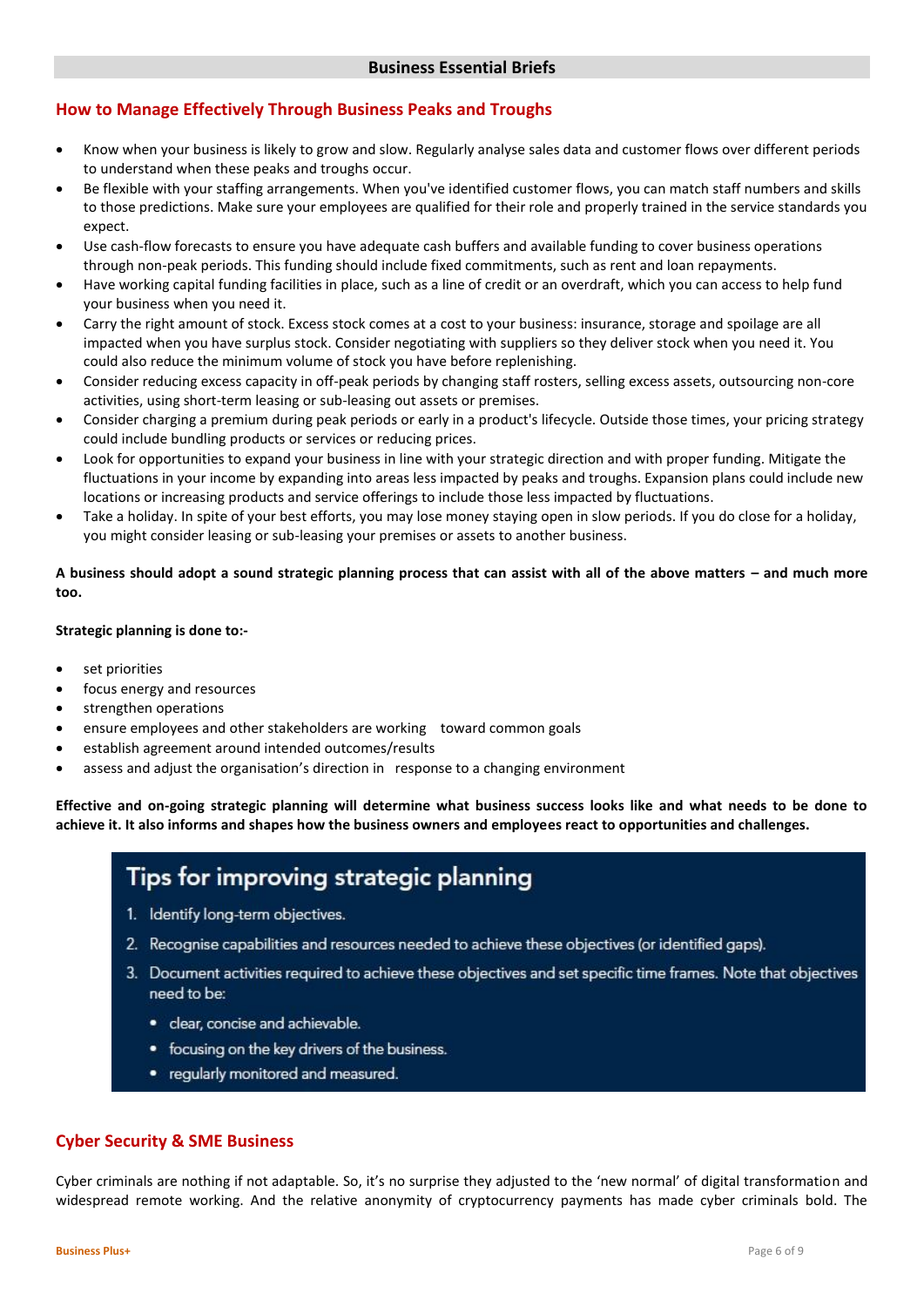Australian Cyber Security Centre (ACSC) found that during the 2020-2021 financial year, malicious players launched 13% more cyber-attacks on Australian businesses.

**This resulted in Australian businesses collectively losing \$33 billion in 2020/21.**

**Small-to-medium businesses, which don't have the IT resources of the big players, have long been extra vulnerable.** Working from home means a lot more business emails and texts flying around. These messages are often sent from or to poorly secured personal devices. That's seen fraudsters double down on phishing in general and 'business email compromise' (BEC) scams in particular.

A BEC scam is when criminals masquerade as, say, a business supplier. They then convince someone to, for instance, pay a fake invoice. There are other cyber threats, such as ransomware attacks, firms also need to defend against. BEC and ransomware are where malicious actors seem to be currently concentrating their efforts.

**It's not only the financial losses that can be devastating. In most APAC countries, businesses must now report cyber-attacks to the relevant authorities.** And then notify their customers their data may have been compromised. Cyber-attacks can cause serious reputational damage as well as having potential legal consequences. This is mostly when relevant data protection and privacy laws have not been followed.

What to do? Even the smallest business can buttress their cyber defences by:-

- disallowing the use of easy-to-guess passwords
- insisting on multi-factor authentication
- using a Virtual Private Network (VPN)
- using privacy and security settings on your company and personal social media.

*Make sure you stay aware of new threats by regularly checking* **[www.cyber.gov.au](http://www.cyber.gov.au/)**

## **Improving Business Productivity & Efficiency**

For operational efficiency, you need to balance and maintain a good relationship among people, processes and technology. "People" perform specific tasks for an organisation using processes. Often technology is used to streamline and improve these processes, making it possible for people to do more innovative work at a faster pace.

## *Therefore, focus on your people first and processes second to ensure you have the appropriate resources in place before implementing technology.*

#### **People**

You could say that the people in the organisation are the most important of the three. Without them, nothing can happen. Having people with the right experience, skills, qualifications and attitude is necessary to realise business growth. Equally important is creating a working environment with the right culture. Truly engaged employees will play a significant part in the overall success of your business.

Therefore, employing and retaining employees who contribute to increased productivity should be a high priority. This can be easier where the business has a clear vision and goals, and a culture based on trust, teamwork, effective communication and shared goals. Regular team and one-on-one meetings, employee surveys and feedback, and team building events are some ways to improve communication and feedback. Reward and recognition, be it in monetary form, a promotion, or some additional time off to encourage employees to meet and exceed targets may also encourage positive contributions.

#### **Tips for Improving Employee Performance**

- Source employees with the skills and competencies your business requires.
- Ensure they understand and are aligned with the business' strategic direction and goals.
- Delegate responsibilities to qualified employees, and trust that they will do the task well. This gives them the opportunity to gain new skills and leadership experience.
- Know their skill sets and behavioural styles and match tasks accordingly.
- Communicate goals, performance and plans effectively. Sometimes, having a quick meeting or phone call can save time taken on back-and forth emails.
- Set clear and focused goals to keep employees focused and efficient. If a goal is not clearly defined or is not achievable, it will reduce productivity. So, make sure your goals are "SMART", specific, measurable, attainable, realistic and timely.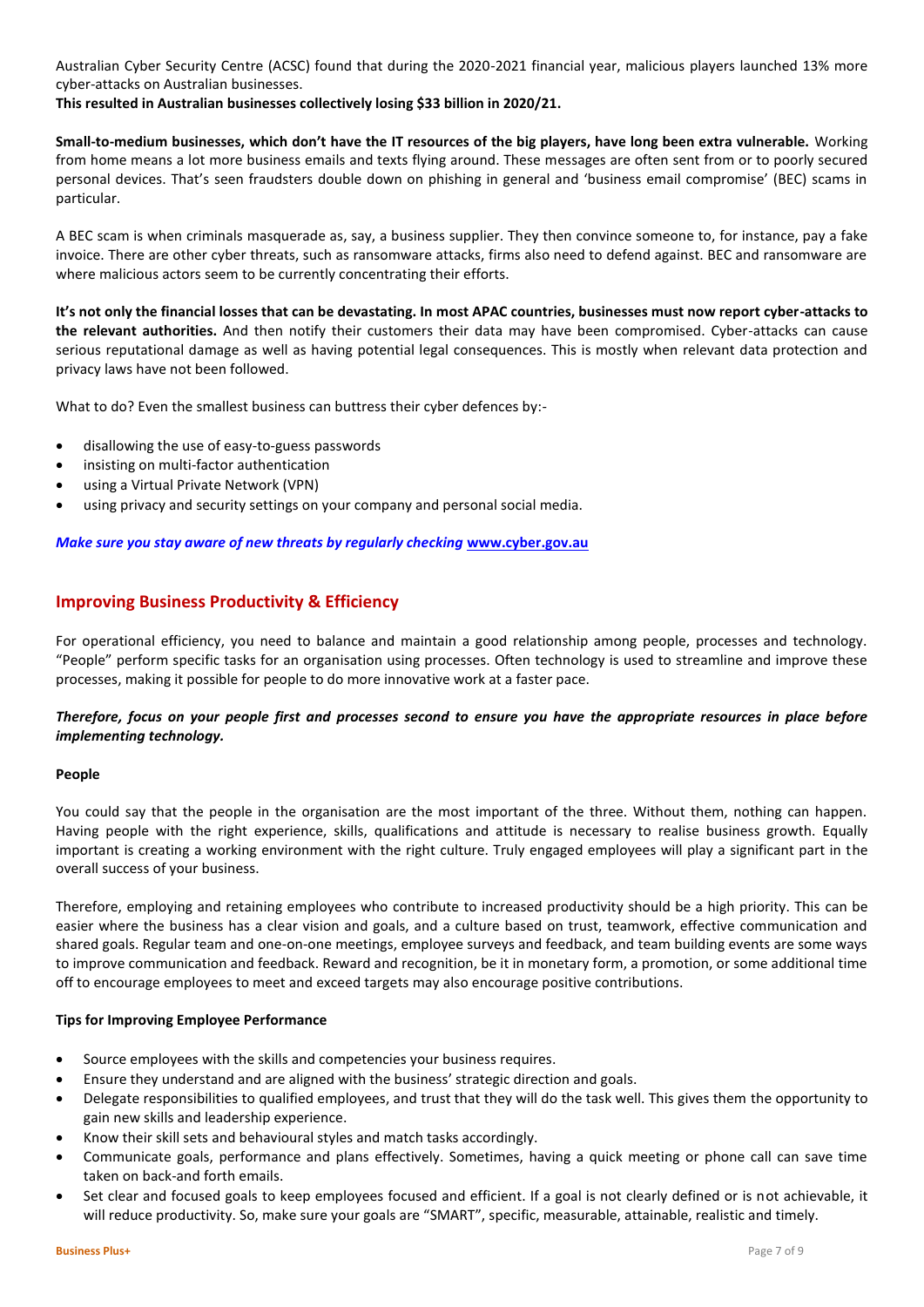- Incentivise employees by recognising when they perform well and encourage them to continue increasing their productivity. When deciding on incentives, consider what their individual needs or preferences are. One employee might appreciate public recognition, while others may appreciate some additional time off or a simple gesture, such as taking them out for a meal. And everyone appreciates monetary rewards.
- Invest in staff training and encourage continued development. Individual coaching, workshops, courses, seminars or mentoring – or even increasing responsibilities – are several ways in which you could support staff development.
- Give and receive feedback. Measure your employees' performance and have one-on-one meetings to let them know where they are excelling and what areas need to be worked on. Asking for feedback should give you clear and immediate ways you can help them improve.
- Consider flexible working arrangements. Allowing employees to work from home at times will allow them to save time commuting.

## **Business Risk Management Report**

**A 2021 survey and report by Accenture titled "***Global Risk Management Study***" provided some very useful risk management information for all businesses – large or small.** 

#### **The key findings from that study are detailed below:-**

- 77 percent of risk leaders believe that complex, interconnected risks are emerging at a more rapid pace than ever before. In parallel, operational and financial risks rose up the agenda most significantly in the past 12 months (see Section 1).
- Despite its growing importance, risk teams trail behind the rest of the business when it comes to deploying new technology: just 46 percent use cloud technology to process and derive value from data, which is less than teams in the wider business (57 percent) (see Section 2).
- Businesses have accelerated digital-transformation plans in response to COVID-19 and broader business challenges, but risk teams lack confidence in assessing risks associated with the technology that underpins them. Only 49 percent say they are "fully capable" of assessing risks associated with their businesses' adoption of cloud. Even fewer believe they are fully capable of assessing the risks of artificial intelligence (AI) (34 percent), Blockchain (32 percent) and robotic process automation (RPA) (28 percent) (see Section 3).
- Despite the health and economic challenges of the past 18 months, fewer than a third of risk leaders are "very satisfied" with their progress in bolstering operational resilience in the past two years. Furthermore, fewer than half took vital steps to fortify stress testing, such as expanding the range of scenarios covered or involving more stakeholders (see Section 4).
- Eight in ten risk leaders say their teams now spend significantly more time on value-adding activities such as product advisory or evaluating new business models, compared with two years ago. That said the same proportion struggle to balance this with traditional duties such as reporting.

## *If you would like to access a full copy of the study, please click on the link [HERE.](https://cbswtax.com.au/wp-content/uploads/2022/03/Accenture-2021-Global-Risk-Management-Study2.pdf)*

![](_page_7_Figure_13.jpeg)

## **Adopting a Performance Based Culture**